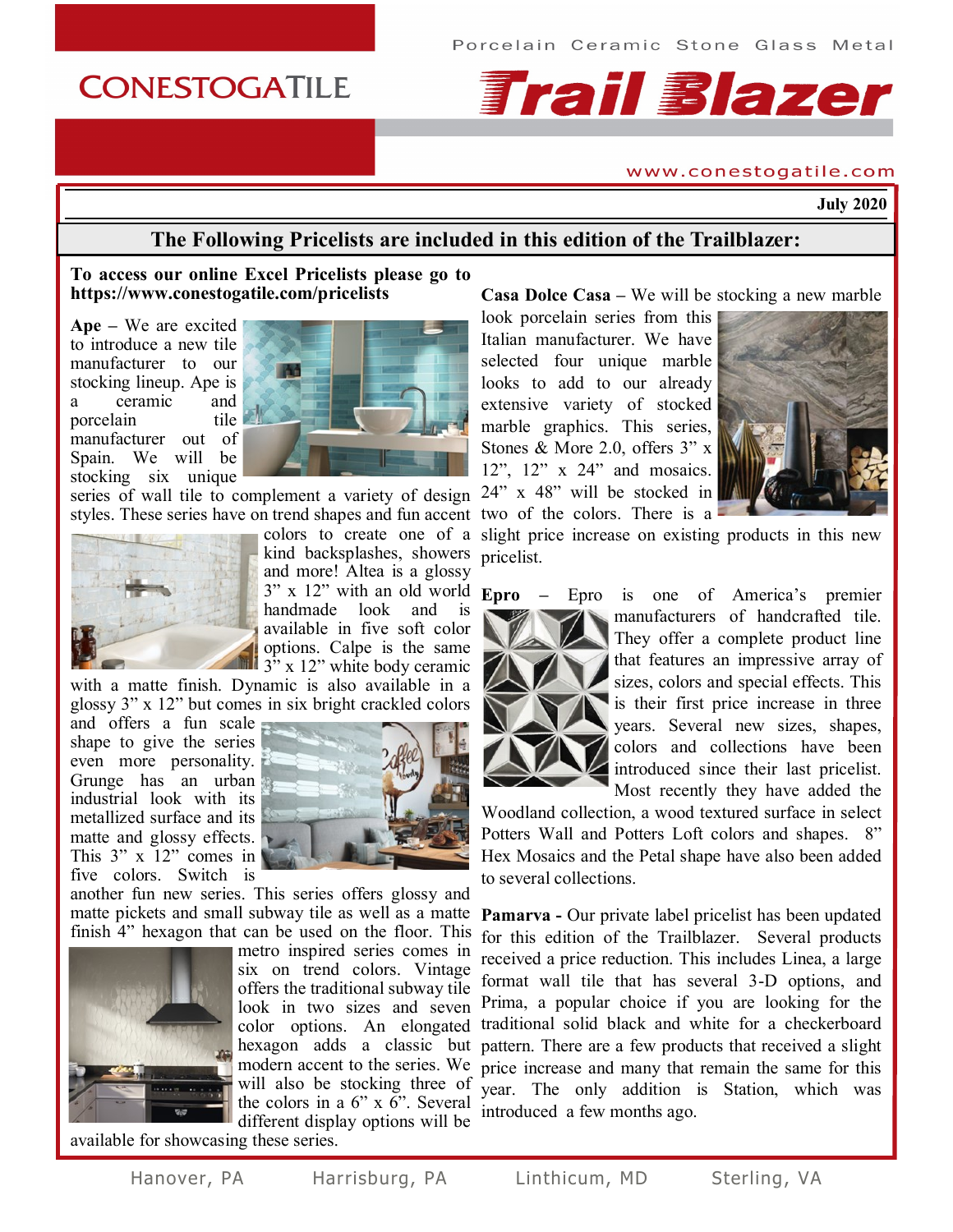#### **Pricelists continued**

**Seneca –** Seneca Tile has been providing handcrafted, handmade, and handglazed tile since 1978. All products are made from the red clay found throughout the Midwest. They have added several shapes and colors in recent years. The newest shape available is an 8" Circle. Seneca Circles come in an 8" diameter and are available with large or small inserts. They offer them



glazed or unglazed in the Quarry Paver collections.

This is our first price increase in Seneca in three years.

**Summitville** – This is the first new pricelist from Summitville in over two years. This American made and owned manufacturer of Premium grade quarry tile, heavy-duty industrial floor brick and precision sized thin brick is introducing Thin Brick Blends with this pricelist. Blends are made up of stocking colors so lead times are similar to a standard one-color order. Existing products from this manufacturer received a slight price

#### **ADDED**

#### **FLORIDA TILE**

**LOST RIVERHDP -** Color Body Glazed Porcelain (High Definition Porcelain)

**STARK -** Glazed Porcelain Floor & Ceramic Wall

#### **LUNADA BAY TILE**

- **(Glass) Birdscape -** Color Pink Moment added to the Glass Birds.
- **(Glass) Haisen -** Color Starlight added and is available in all formats in the Natural or Silk finishes. 1" x 1" Offset Mosaic and 1" x 2" Brick Mosaic formats added and are available all colors and in the Natural or Silk finishes.
- **(Glass) Quarter Rounds -** 1" x 1" Quarter Round now available in the Haisen Colors in the Natural finish only.
- **(Glass) Tommy Bahama Collection -** Colors added: Cayo Coco, Kaikoura, San Blas, Skyros and **STANDARD** Twillingate.

#### **LUNGARNO**

- **Carrollton -** Glazed Ceramic Wall. (Similar to the Discontinued Urban Textures Glazed Ceramic Wall Series.)
- **Massa Carrara -** Glazed Porcelain Floor & Undulated Glazed Ceramic Wall
- **Pure -** 12" x 24" and 24" x 24" Matte finish Field Tile **ZEN PARADISE** formats added.
- **Seasons -** Glazed Porcelain Floor & Undulated Glazed Ceramic Wall

#### **ROCA**

**Casablanca -** 7 Colors/Patterns added.

**Color Collection -** Bright Group 0 Colors - 1/2" x 6"

Pencil format added and is available in all Bright Group 0 Colors.

**Epoque -** Decorative Glazed Porcelain Floor and Wall.

- **Flow -** Color Cosmic Sapphire added.
- **Linden Stone -** Color Beige added.
- **Maiolica Floor -** Color Coto added and 2 Decorative Patterns added as well.
- **Olaria -** Glazed Ceramic Wall.
- **Ombre -** Glazed Ceramic Wall.
- **Pavers -** 2cm Porcelain Tile.
- **Pro -** 24" x 24" Rectified Polished format added and is available in all colors.
- **Selva -** Decorative Glazed Porcelain Floor and Wall.
- **Stone Basel -** Color Body Porcelain.
- **Tribe -** Decorative Glazed Porcelain Floor and Wall.

- **Brennero Venus -** Glazed Porcelain Floor & Glazed Ceramic Wall Tile.
- **Flaviker Nordik Wood -** Glazed Porcelain Floor/Wall Tile.
- **Gazzini Quarz -** Glazed Porcelain Floor/Wall Tile.
- **Mariner Star -** Glazed Porcelain Floor/Wall Tile.

- **Hexagon -** Colors ZPH 004 White and ZPH 005 Dark Grey added.
- **Mini Hexagon -** Colors ZPMH 004 White and ZPMH 005 Dark Grey added.
- **XL Hexagon -** Colors ZPXH 004 White and ZPXH 005 Dark Grey added.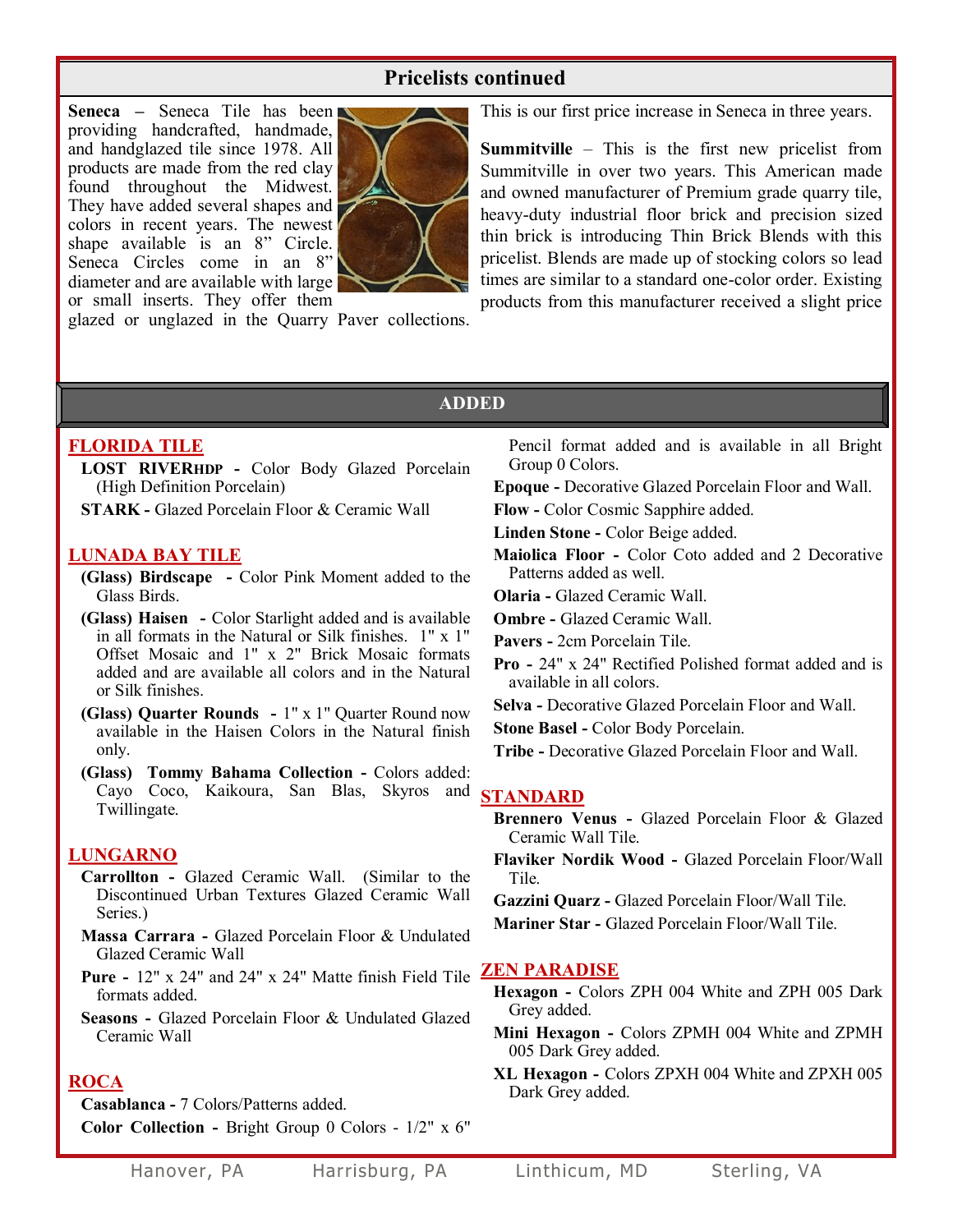#### **DISCONTINUED**

#### **FLORIM (MILESTONE)**

**Faroe -** 5-1/8" x 32" and 16" x 32" Field Tile formats in all colors.

#### **JEFFREY COURT**

**Chapter 2 Vintage Studio -** Color Enchanted Shadow in all formats. 3" x 3" Beveled Field in all colors. 4-  $1/2$ " x 6" Grand Moulding and  $2-1/2$ " x 6" Sash Moulding in all colors. 11-1/2" x 11-1/2" Studio Glass Mosaic in all colors.

**Chapter 4 Via -** 2 Ounce Bottle of Stain in all colors.

**Chapter 5 Studio Gazette -** Entire Chapter except the following formats that are being moved to Chapter 2 Vintage Studio:  $3'' \times 6''$ ,  $3'' \times 12''$  and  $6'' \times 12''$  Field Tile formats, 7/8" x 6" Rail and 1/2" x 6" Ramp Mouldings, 3" x 6" Bullnose and 3" x 3" Bullnose Corner and the Crescent White 1" Hexagon Porcelain Hexagon Mosaic.

**Fifty-Third Avenue -** Mohave Canyon Collection - 53107 11-3/4" x 11-3/4" Riverbend Mosaic.

#### **LUNADA BAY TILE**

**(Glass) Tommy Bahama Collection -** Colors Atacama, Raja Ampat and Socotra in all formats.

#### **LUNGARNO**

- **Finish Line - Glazed Ceramic Wall -** 7" x 8" Hexagon Undulated Field Tile format in all colors.
- **Finish Line -** Mosaics Glazed Porcelain Multi Mosaic in all colors.

**Marble Medley -** Entire Series.

**Picasso -** Entire Series.

**Slate Medley -** Entire Series.

**Stone Medley -** Entire Series.

- **Urban Classics -** All Bullnose formats in all colors and the 10" x 12" Matte Cube Mosaic in all colors.
- **Urban Classics -** 3" x 6" Field Tile formats in all colors.
- **Urban Textures - Glass Wall Tile & Mosaics -** Entire Series.

**Urban Textures - Glazed Ceramic Wall -** Entire Series. (For similar items please see the new Carrollton Series.)

**Urban Textures - Glazed Porcelain Mosaics -** All 2" x 2" Trim formats in all colors: S886 Bullnose, SC886 Bullnose Corner, S832 Stretcher, C833 Cove Base and SC813 Cove Base Outside Corner.

#### **ROCA**

**Amazon -** Entire Series.

**Artic -** Entire Series.

**Ash -** Entire Series.

**Astral -** Entire Series.

**Atlas -** Entire Series.

**Avila -** Entire Series.

**Bath Fixtures -** Entire Series.

**Bergen -** Entire Series.

**Boulevard -** Entire Series.

**Burgos -** Entire Series.

**Calypso -** Entire Series.

**Carrara -** Entire Series.

- **Carrara HD -** Entire Series.
- **CC Mosaics Plus+ -** 2" x 4" Beveled Brick Mosaic in all colors.
- **CC Porcelain -** SC886 2" x 2" Bullnose Corner in color U259 Black only. SC813 2" x 2" Cove Base Outside Corner in color U289 Taupe only.

**Chelsea -** 12" x 36" Suite Excellence Rectified Field Tile format only in all colors.

**Cliff -** Entire Series.

**Color Collection - Bright Group 3 Colors -** 3" x 6" Field Tile format only in colors U795 Terra Cotta and U724 Wedgewood. 6" x 6" Field Tile format only in color U745 Mustard.

**Coto -** Entire Series.

**Flamant -** Entire Series.

**Habitat -** Entire Series.

**Land -** Entire Series.

- **Legend -** 21" x 21" (non-rectified),  $8'' \times 33''$  (nonrectified) and 8" x 48" (matte) Rectified Field Tile formats in all colors.
- **Linen -** Entire Series.
- **Marble Pulpis -** Entire Series.
- **Marmo Piera -** Entire Series.
- **Nordico -** Entire Series.
- **Norfolk -** 8" x 48" Rectified Field Tile format in all colors.
- **Orion -** Entire Series.
- **Positano -** 13" x 13" Field Tile, 12" x 24" (Unpolished) Rectified Field Tile and S43D9 3" x 13" Bullnose formats only in all colors.
- **Prime -** Entire Series.
- **Rock Art -** The following Mosaics: Juliano Beige, Juliano Blanco, Juliano Negro, Marble Link Blanco Marble Link Negro, Pebble Beige, Pebble Black, Pebble White, Petronio Beige, Petronio Blanco & Petronio Negro.

**Sequoia -** Entire Series.

**Serpentino -** Entire Series.

**Silk -** Entire Series.

**Yellowstone / Ocala -** 8" x 33" Field Tile format in all colors.